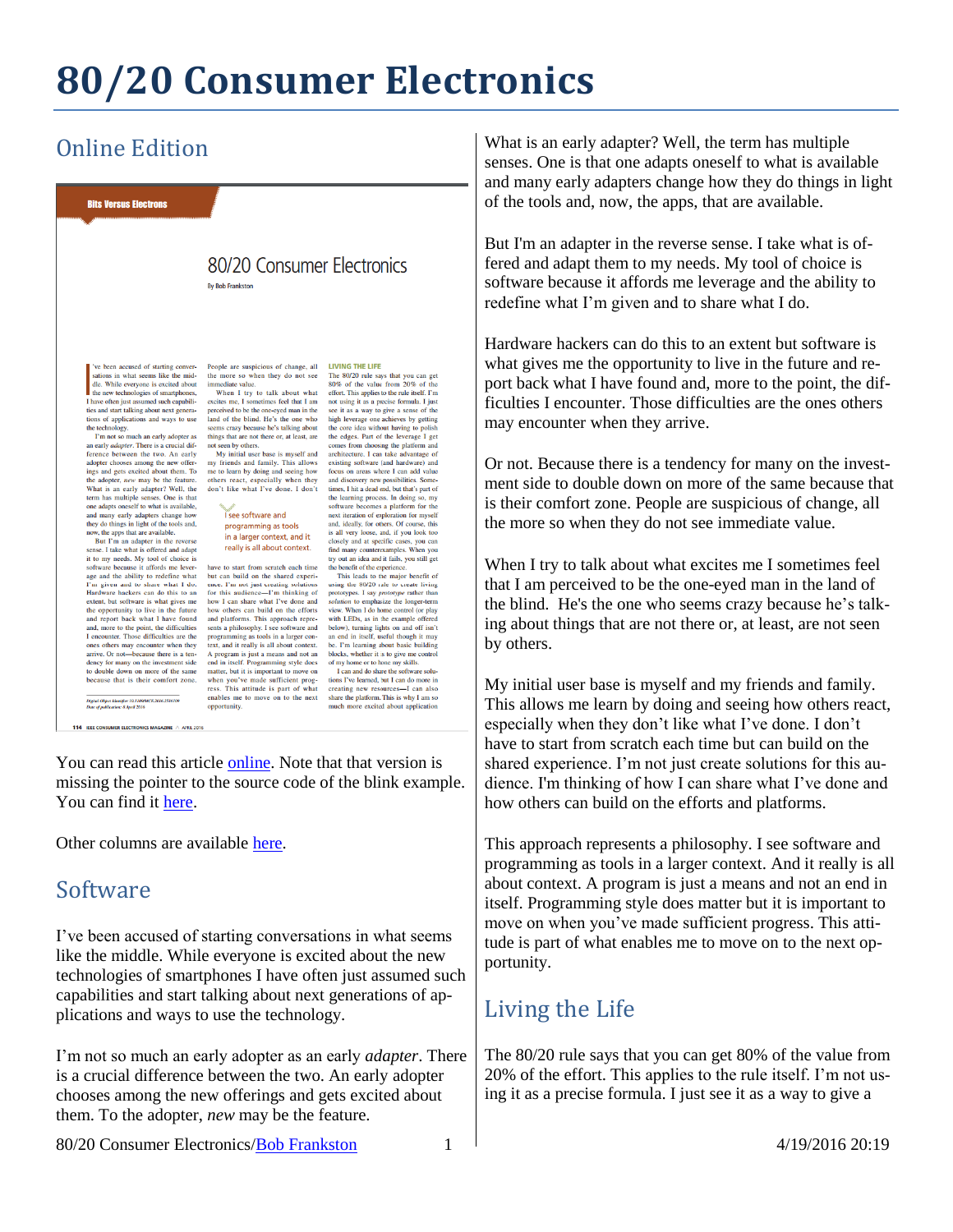sense of the high leverage one achieve get by getting the core idea without having to polish the edges

Part of the leverage I get comes from choosing the platform and architecture. I can take advantage of existing software (and hardware) and focus on areas where I can add value and discovery new possibilities. Sometimes I hit a dead end but that's part of the learning process. And in doing so my software becomes a platform for the next iteration of exploration for myself and, ideally, for others.

Of course, this is all very loose and, if you look too closely and at specific cases you can find many counter examples. When you try out an idea and it fails you still get the benefit of the experience.

This leads to the major benefit of using the 80/20 rule to create living prototypes. I say prototype rather than solution to emphasize the longer term view. When I do home control (or play with LEDs as in the example offered below) turning lights on and off isn't an end in itself, useful though that may be. I'm learning about basic building blocks, whether it is to give me control of my home or to hone my skills.

I can and do share the software solutions I've learned but I can do more in creating new resources. I can also share the platform. This is why I am so much more excited about APIs (Application Program Interfaces) then apps. APIs give anyone the ability to create their own solutions. Apps are wonderful but they should be built on open APIs -- **#APIFirst**. Though only a few will take advantage of this opportunity, the abundance they create benefits us all. History is replete with key innovations that transformed society.

The concepts of software can also be applied to hardware. Here too I look at hardware in terms of generative capabilities. Classic Lego™ blocks are a good example of hardware as a building block. The blocks themselves are very generic and the user decides what the function is. Recently Lego has produced blocks that are designed for specific themes and stories. With generic blocks I can build anything. If I depend on purpose-built parts, I'm both limited in what I can do with them and dependent upon what Lego chooses to make.

#### Back to Basics

I can easily get very philosophical and abstract so to keep myself honest I jump back to basics. Rather than going all the way to using a soldering iron and building from scratch I look for where I get leverage.

I've written about repurposing smart phones but choose to use the HTML5 environment rather than writing to the bare hardware. As wonderful as smartphones are they are generally designed to limit what applications can do in order to assure the integrity of the system.



This is why I've been experimenting with a Raspberry Pi from Adafruit which comes with full operating system support while still giving me access to the raw hardware.



The computer itself costs about \$30 plus some money for an enclosure It's fairly simple to turn on and off the pins that control LEDs or other devices. The following code turns on a light by setting the corresponding pin to low:

pin.write(Gpio.GpioPinValue.low);

What may be surprising is that I'm running Windows 10, or to be more specific a version for devices [\(https://www.win](https://www.windowsondevices.com/)[dowsondevices.com\)](https://www.windowsondevices.com/). The reason is that I can use powerful development tools so I can write programs on my main computer using Visual Studio and have my local development environment automatically deploy the applications while giving me the ability to debug the applications as if they were running on my desktop.

The application is written in TypeScript [\(http://TypeScript-](http://typescriptlang.org/)[Lang.org\)](http://typescriptlang.org/) which is essentially JavaScript with annotations for the IDE (Integrated Development Environment). This means the development tools can assist in my writing the programs because, unlike plain JavaScript, I can annotate a

 $80/20$  Consumer Electronics[/Bob Frankston](http://frankston.com/public) 2  $\frac{1}{2}$  4/19/2016 20:19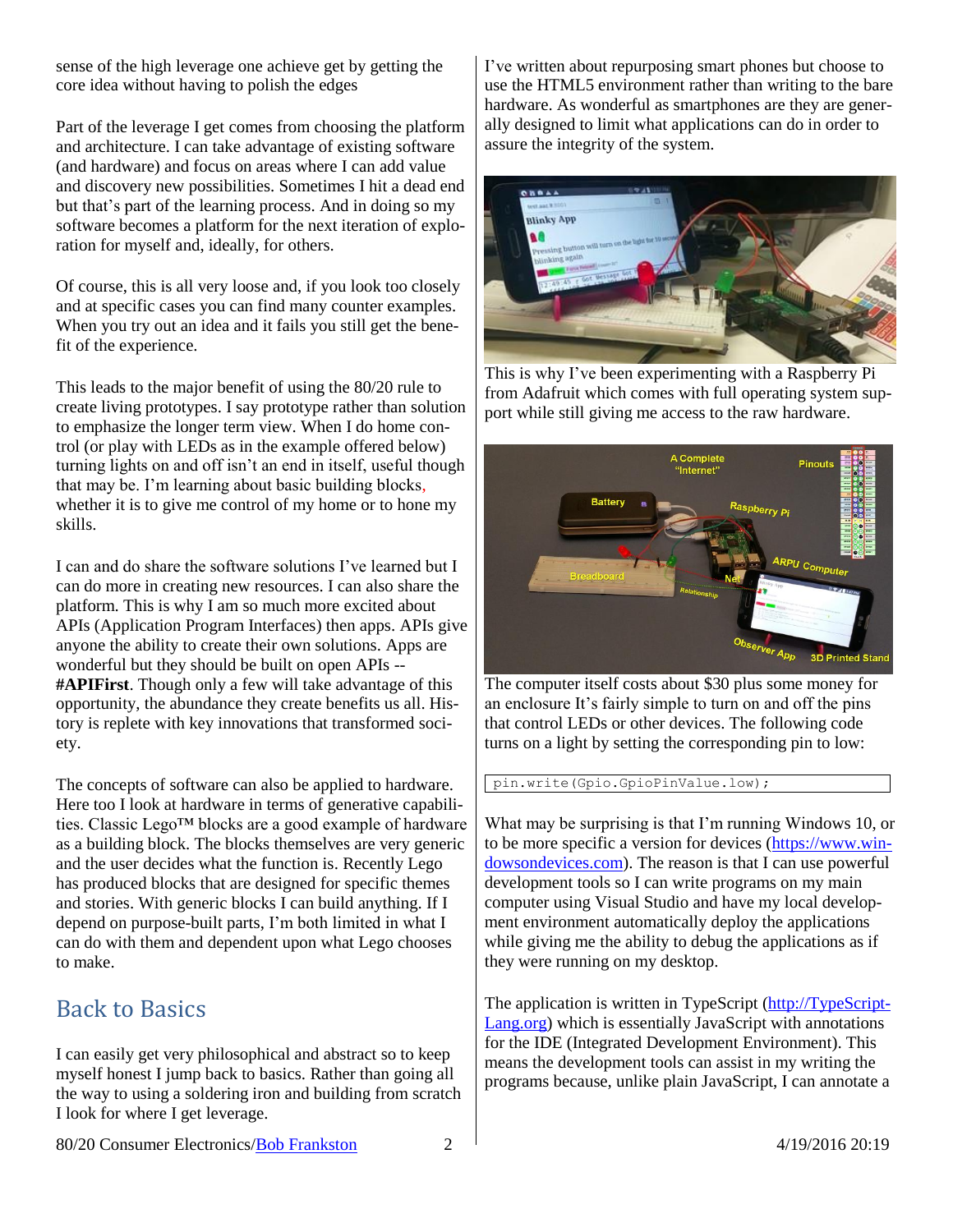variable and mark it as a string and I will be warned if I assign a number. I still have the full capabilities and flexibility of JavaScript.

A big advantage is that I can detect many of my programming bugs at design time rather than having to discover them long after the code has been released. It also saves me a lot of time by allowing the IDE to provide me with hints. If I want to read a file it will provide me with the list of the methods (APIs) I can use for files as well as the parameters so I don't need to keep looking at manuals and help files. (See Figure [Figure 1Hinting in the IDE\)](#page-2-0)



<span id="page-2-0"></span>*Figure 1Hinting in the IDE*

I run the programs using Node.JS which is a JavaScript environment that can run on essentially any platform and includes tools for writing my own web server. There are also libraries of extensions so I can use features such as Web-Sockets. Since these libraries are available in source code I can also learn more by reading the code.

My test application is a simple web server with two blinking lights and it allows me to turn either one on for a period of time. The web client shows the dynamics status of the LEDs.

The sample programs offered me a good starting point. There was a server that blinked lights in C# and a sample code in JavaScript. In the end I had written a simple web server that runs in **node.js** [\(http://notejs.org\)](http://notejs.org/) – a JavaScript environment that doesn't depend on a browser.

To give a sense of how simple it is to write a web server – this was my initial complete web server that reports the current value of the LED.

```
http.createServer((req, resp) => {
resp.writeHead(200,
    { "Content-Type": "Text/plain" });
resp.end(`Got LED ${currentValue}`);
```
When I say complete, I mean that's it. No other support code. No Apache or other code.

For the purist, this version does use an http library. I had an early version of the server that used IP Sockets directly. It didn't require many more lines of code.

Turning on an LED is also simple  $-$  just a call to the write method.

The code tree consists of:

- **npm** The Node.js modules.
- **Assets** The image files for the bulbs
- **Certs** Certificates for https
- **WebSocket** The node module from GitHub which implements web sockets.
- Web The directory containing the html and code that runs on the client
- And, the server-side code.

#### Solution 'NodeJsBlinky' (1 project)

- TS NodeJsBlinky ◢
	- D  $\blacksquare$  npm
	- D Assets
	- d certs
	- nodejs-websocket (node) D
	- $\blacksquare$  Web
		- Client.css
		- $\bigcap$  Client.html
		- **TS** ClientApp.ts
		- ModeJsBlinky\_TemporaryKey.pfx
		- Package.appxmanifest
		- package.json
		- server.js
		- *FIGURE 5 FIGURE 5 FIGURE 5 FIGURE 5* **<b>***FIGURE 5 FIGURE 5 FIGURE 5 FIGURE 5*
		- **TS** ServerDefs.ts

I did enhance the server code and added support for https so I could practice using certificates for more serious applications. There is no web server as such. The node program reads the Client.html file. In the absence of a server I simply read the file and send it in response to the request. It's similar to the above example except the code is marked as HTML and the file is sent the resp.end call.

Rather than implementing a full web responder I insert the code the client code (ClientApp.js) into the file before I send it down. The client code is actually written in Typescript (just like the server code) and the ClientApp.js is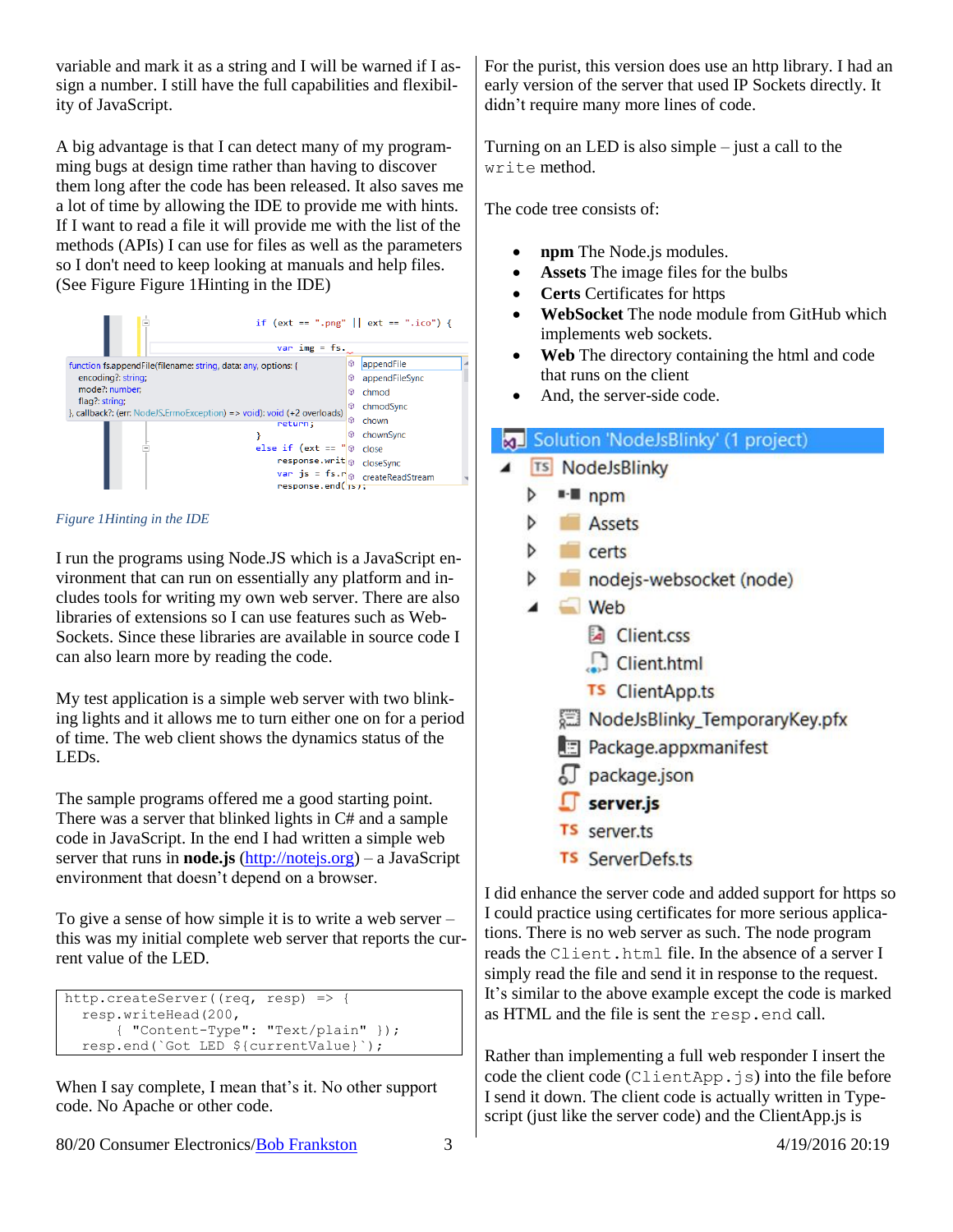generated automatically by the IDE from ClientApp.ts. To avoid confusion, the client files (html and code) are kept in the Web directory. But both client and server share the definition of messages structures. This ability to share is one advantage of using the same language on both the client and the server.

The images of the bulbs (pictures I took of the bulbs themselves) are also inserted into the html file before being sent to the client.

When I started writing this article I had taken an expedient approach of reading all components files (client.html, ClientApp.js and the images) and combining them into one file which I then sent to the client. The approach wasn't very different from earlier web servers that mixed code and HTML to generate the page.

Today the norm is to separate code from markup (HTML) and data and use src= to combine the files on the client. It turned out to be very easy to use the URL parser that was part of node's http package and then to handle the requests. Since it is my own code I don't treat the paths as file system names which it's safer than using a generic browser. All told it took about 10 lines of code and, because of the relatively clean architecture of the approach it only involved local changes to the code.

## **Blinky App**



red

Pressing button will turn on the light for 10 seconds then resume blinking again

green Reload! Count=22 Interval: 15:29:20 Got #2/1 Hello! 15:29:20 Constructed websocket 15:29:20 Initializing Web Socket ws://test.aaz.lt:8003 15:29:20 Initialized

As I continue to tweak and enhance the code I gain a better understanding of not just how web servers work but why they work in particular ways. For example, I found that I needed to look at the file type to know how to handle the file which is a simple version of the mime mapping in web services.

# Rapid Innovation

By the time you read this article I'm sure that the app will be much more advanced as I learn and explore. This is in

keeping with my general approach to implementation – always have a working application that can act as scaffolding for the next stage. This is a powerful dynamic that is feasible thanks to the ability to quickly innovate with software.

This is sharply different from designing systems based on hardware that requires special silicon that can take years to perfect.

With software we can learn by doing. By having a program that not only works but is useful at any stage we get the benefit from what it does and are constantly checking against reality rather than a rigid specification. My goal is to have prototypes that are capable of by used by others so I can get onto the next project.

VisiCalc was an example. I evolved the initial prototype to a shipping product. This approach was an important part of its success because early users were using a real product. We see this in Google's insistence that it's products are in beta testing even when used by millions of people.

This thinking also applies to how I view an Internet of Things. I'm not so concerned with a one-off solution such as the carefully engineered automated home. The bigger opportunity enabled by the Internet's common infrastructure for exchanging packets is our ability to interconnect devices without prior planning or careful coordination.

Today much of what we call IoT is embedded systems design using embedded computing to add intelligence to devices. The future is going to be much more open as awareness of how to mix and match devices increases and, for some people, how to add their own programming.

## Peering

The client application runs in an HTML5 browser. It establishes a WebSocket connection with the host on the Raspberry Pi. All subsequent exchanges between the two endpoints are done using the socket as a peer connection. Though technically the Raspberry Pi is acting as a web server and the application running in the browser is a client I want to think of in terms of a peer architecture.

Client and server are roles in the relationship between the two endpoints but the basic Internet protocols are fundamentally peer protocols. The asymmetry of the web protocols reinforces the narrative of the Internet as something we access. We do access web sites but that's a way we use the Internet not what defines it.

 $\overline{1}$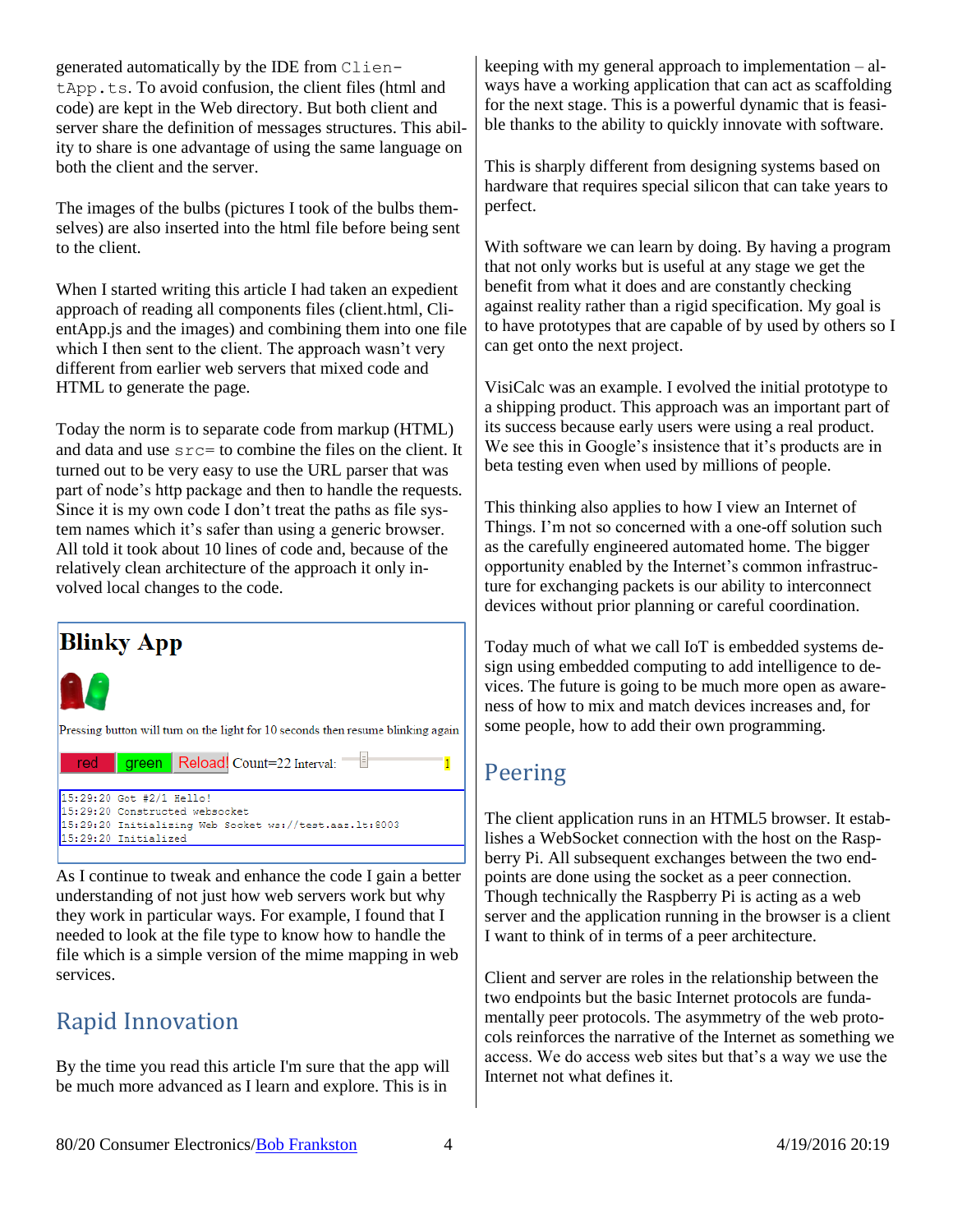Things have peer relationships with requests and responses. Once I've established the initial connection using http I can



continue with a peer relationship

#### For those interested in the details:

Exchanges are done using JSON (as noted in my #APIFirst article [http://rmf.vc/IEEEAPIFirst\)](http://rmf.vc/IEEEAPIFirst). The red/green lights blink to show the state of the physical lights and are, in fact, pictures I took of the bulbs themselves in the on and off states! Not entirely necessary but the project should be fun too and it's a cute touch.

The input slider is used to set the interval for blinking. When there is a change that change is sent to all the observers (browsers). The server doesn't fully trust the clients so checks the blink rate value to make sure that is in range.

One of the dangers is that it is so easy to add features and make the program very powerful. Even in its simplest form it supports an arbitrary number of connections and can report the status to all listeners. The client side is resilient so that if the connection is lost it simply reconnects. It automatically listens to multiple IP address (both V4 and V6) by default.

The server itself is a full operating system so I can run multiple application as well as connect to the machine to manage it. It comes with a fair number of drivers out of the box. I can connect to it using command lines or via a web-based management screen.

I chose to use Windows because of the tools available but node apps can also run on Linux though I may need a slightly different supporting library for accessing the hardware pins.

# Form Matters

One interesting option for the Raspberry Pi is a Lego-compatible case. Lego did Mindstorms nearly two decades ago but the computing engine wasn't very powerful which was one limitation on what one could do with the device. We can now have very powerful processing and I/O capabilities.

Form can be an essential part of the function of a device but software can evolve faster. This is why I will first try to repurpose a smartphone and see how far I can push it.

The converse happens when we take an existing appliance such as a refrigerator and add capabilities using software. In those case the form does define the function and role. But that is changing as users can start to repurpose devices and reinvent them. As I wrote in [http://rmf.vc/IEEEDecon](http://rmf.vc/IEEEDeconstructingTV)[structingTV](http://rmf.vc/IEEEDeconstructingTV) this trend is already well along in consumer electronics.

3D printing holds the promise of allowing us to experiment with form. We are only at the earliest stages of that journey. If you look closely at the picture of the Raspberry pi, you may notice that the cell phone with the browser is sitting on a 3D-printed base.

## **Connectivity**

Programming at this level strips away a lot of the mystery surrounding web servers and also shows how simple they can be. A commercial web server is far more complicated but the basic protocol is very simple and it is important to understand that.

The importance of the Internet approach is that it allows us to focus on the two endpoints in the relationship – the server and the client. I use HTTP (HyperText Transport Protocol) with a URL specifying the web address and parameters. And that's all. I don't need to think about anything between two endpoints!

That's the architecture essentially to enabling connected things. The reality isn't quite there because the focus has been on building support for high value applications services rather than architecture for connected things that aren't tied to a particular business offering or solution.